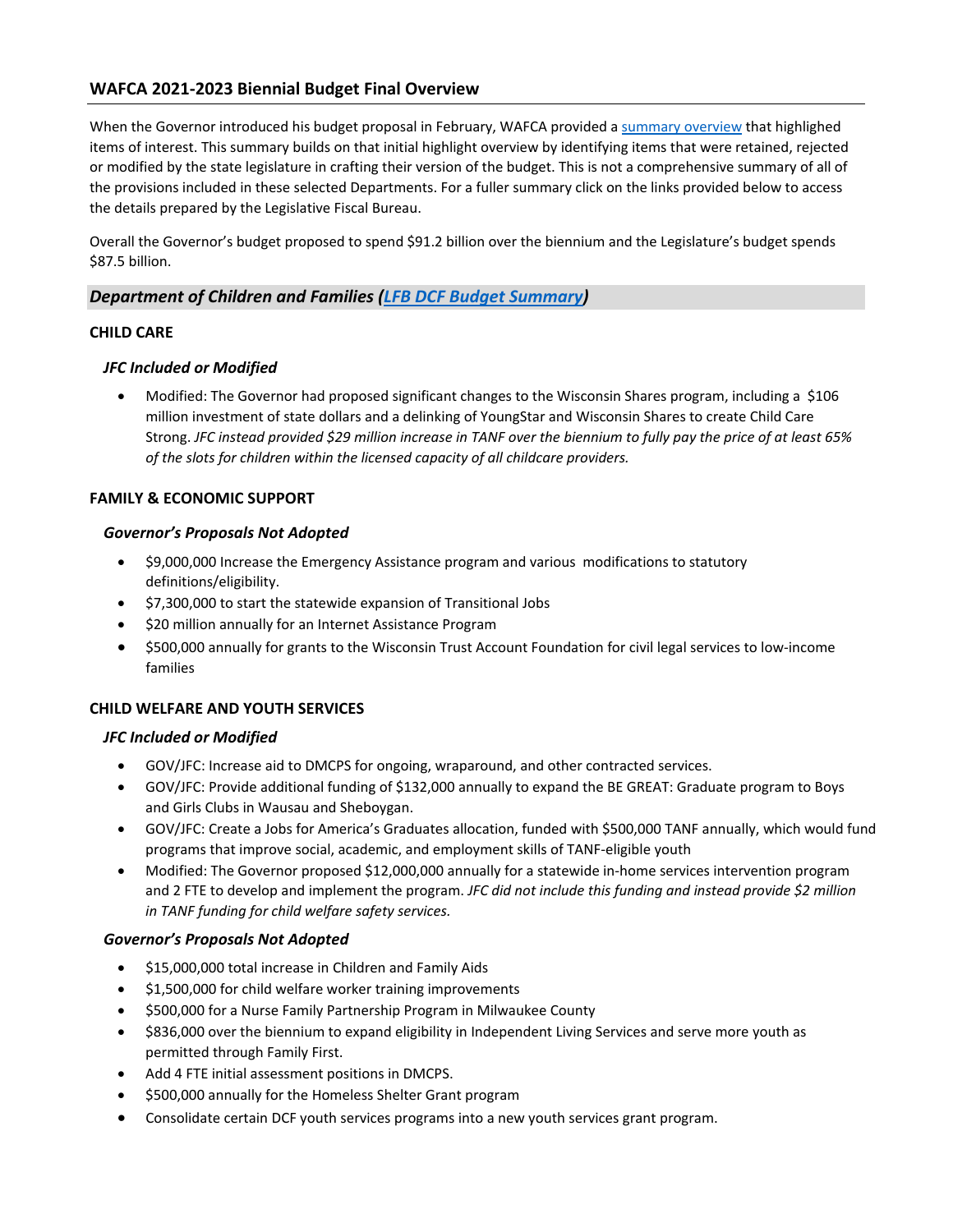### **FOSTER CARE & ADOPTION**

#### *JFC Included or Modified*

- GOV/JFC: Increase Kinship and Level 1 foster parent monthly rate to \$300
- GOV/JFC: \$200,000 for congregate care provider training
- GOV/JFC: Extend the pilot program providing representation of parents in CHIPS proceedings currently operating in Brown, Outagamie, Racine, Kenosha, and Winnebago counties to June 30, 2023
- Modified: The Governor proposed \$377,800 to support telephone and telehealth nursing services for QRTP. *JFC limited this to one time funding in 2022-23.*
- Modified: The Governor proposed \$600,000 over the biennium to expand adoption recruitment in Milwaukee County. *JFC limited this to one time funding.*

### *Governor's Proposals Not Adopted*

- 2.5 percent increase in each calendar year for foster care rates in Level 2-4
- \$75,000 for creating a new grant program to provide separated siblings with opportunities to be reunited, such as at summer camps
- \$300,000 for driver education and licensing for children in out-of-home care
- \$1,300,000 for a Milwaukee-based QRTP program

### **YOUTH JUSTICE**

### *JFC Included or Modified*

• Modified: The Governor proposed an \$18 million increase in Youth Aids funding to assist counties in supporting the elimination of the Serious Juvenile Offender Program currently operated through the Department of Corrections. *JFC rejected the statutory/program changes and instead provided and increase of \$4.7 million annually to the youth aids base allocation.*

#### *Governor's Proposals Not Adopted*

- \$15,000,000 in the biennium and 3 FTE to support system improvements related to 2017 Act 185 including community-based grants, residential services grants, expansion of training for youth justice, and state staff to administer the programs
- Sum-sufficient appropriation in order to return 17-year-olds to juvenile court jurisdiction (recommends \$10,000,000 in each year of the biennium)

# *Department of Health Services [\(LFB DHS Budget Summary\)](https://docs.legis.wisconsin.gov/misc/lfb/budget/2021_23_biennial_budget/400_comparative_summary_of_budget_recommendations_governor_and_joint_committee_on_finance_june_2021_by_agency/health_services.pdf)*

#### **MEDICAID**

# *JFC Included or Modified*

- Modified: The Governor proposed increasing Medicaid by \$40.6 million over the biennium to fund a 40% increase in rates for outpatient mental health, substance use treatment and child and adolescent day treatment. *JFC instead increased funding by \$23.9 million to support a 15% increase in outpatient MHSA rates and a 20% increase in day treatment.*
- Modified: The Governor proposed \$10.8 million for 20% rate increases for Medication-Assisted Treatment. *JFC provided \$3.7 million to fund a 5% rate increase.*
- Modified: The Governor proposed \$22.6 million to provide a 25% increase in Autism treatment rates. *JFC approved a \$14.6 million increase to provide a 15% increase.*
- Modified: The Governor proposed \$35.8 million for increases in dental rates*. JFC approved \$46.2 million to provide for a 40% increase in reimbursement rates.*
- Modified: The Governor proposed seeing a federal waiver to extend postpartum Medicaid eligibility from approximately two months to 12 months. *JFC approved a waiver request to extend coverage to 90 days.*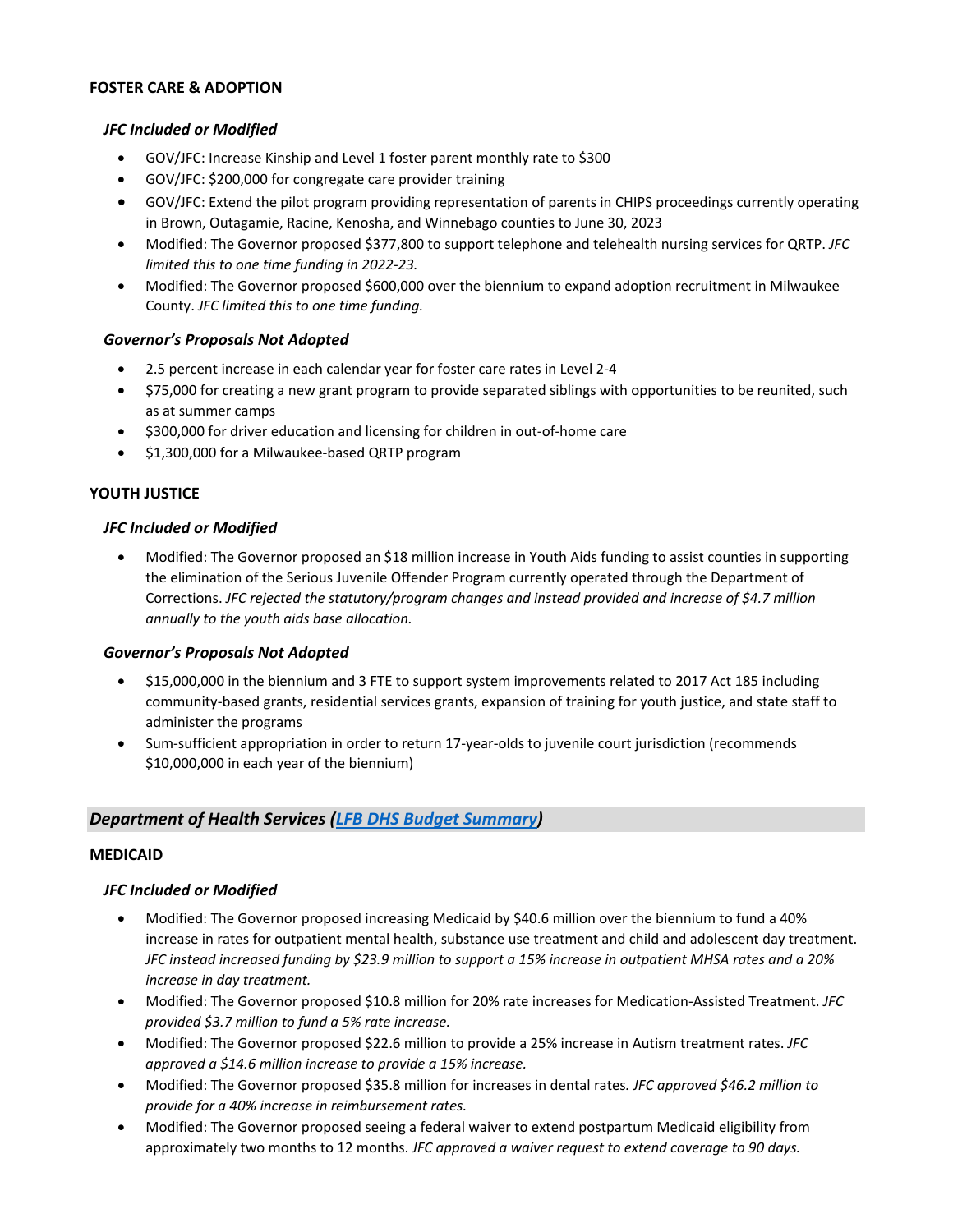# *Governor's Proposals Not Adopted*

- Expand Medicaid under the federal Affordable Care Act by covering all low-income Wisconsin residents who earn incomes between 0 percent and 138 percent of the federal poverty level.
- \$25 million to create a Medicaid community health benefit for nonmedical services to reduce and prevent health disparities that result from economic and social determinants of health.
- \$35 million over the biennium for grants for community organizations and local public health departments to implement health equity action plans.
- \$14 million to expand Medicaid benefits to include services provided by community health workers to serve as a liaison between health and social services and the community.
- \$2 million for payment to providers that are not county-based for Community-Based Psychosocial Services.
- \$6.5 million over the biennium to pay allowable charges on behalf of recipients of Medical Assistance for room and board for residential substance use disorder treatment.

# **LONG-TERM SUPPORT/AGING AND DISABILITY SERVICES**

# *JFC Included or Modified*

- GOV/JFC: Provide \$3.5 million over the biennium to expand the dementia care specialists program to all aging and disability resource centers.
- Modified: The Governor proposed \$77.8 million over the biennium to fund rate increases for personal care direct care services. *JFC adopted some changes to the Governor's proposal and included \$78.2 million in increases.*
- Modified: The Governor proposed \$77.8 million to increase direct care staff support in the Family Care rates. *JFC increased the funding to \$104 million over the biennium.*
- Modified: The Governor proposed a statutory language change to ensures that every child in need of long-term supports receives the services they require. *JFC did not adopt the statutory change, but provided cost-to-continue funding to expand enrollment to alleviate waiting lists.*

# *Governor's Proposals Not Adopted*

- Create a nonrefundable individual income tax caregiver credit for qualified expenses incurred by a family caregiver to assist a qualified family member
- Expand caregiver support services for caregivers of adults with disabilities who are age 19 to 59.
- Require ADRCs to designate a caregiver coordinator and create a plan to increase knowledge of programs.

# **CRISIS SERVICES**

# *JFC Included or Modified*

• Modified: The Governor proposed \$17.5 million to provide for regional crisis centers offer a continuum of crisis services and grants for stand-alone crisis stabilization facilities. *JFC did not adopt the proposal and instead provided \$10 million to the JFC supplements appropriation for regional crisis services or facilities.*

#### *Governor's Proposals Not Adopted*

- \$2.5 million over the biennium for grants to municipalities and counties to establish behavioral health and police collaboration programs to increase behavioral health professional involvement in emergency response situation.
- \$2.5 million over the biennium to support the staffing needs of county crisis programs and peer-run respite centers for their telephone services.
- \$4.5 million to implement a forensic assertive community treatment program, which is intended to be an intervention that bridges the behavioral health and criminal justice systems.

# **OTHER HEALTH AND MENTAL HEALTH**

# *JFC Included or Modified*

• GOV/JFC: Provide \$2.5 million GPR (continues one-time funding from the 2019-21 biennial budget)